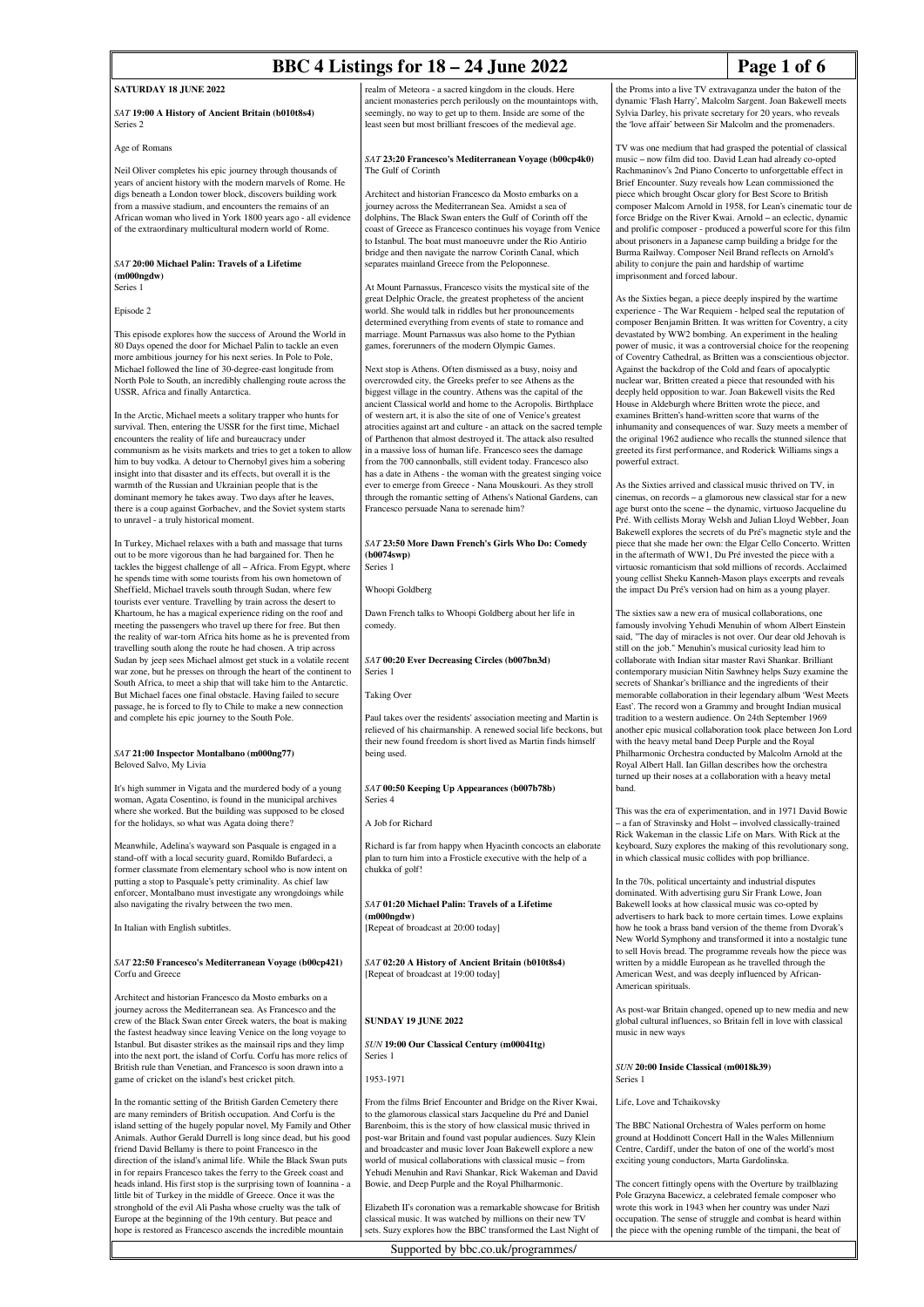# **BBC 4 Listings for 18 – 24 June 2022 Page 2 of 6**

the snare drum and the brass section playing fanfares. The work also contains a musical message of hope, with the Morse code for 'V' (dot dot dot dash), beaten out on the timpani during the piece, symbolising victory.

lowing Bacewicz's Overture, the orchestra welcomes BBC Radio 3 New Generation Artist Johan Dalene to perform Felix Mendelssohn's Violin Concerto in E minor. Swedish-born Johan, who is 20 years old, began playing the violin when h was four and made his concerto debut three years later. Mendelssohn wrote the Violin Concerto in E minor for his friend Ferdinand David, and the piece has become treasured by soloists and audiences worldwide for its lyrical melodies, fine craftsmanship and charm.

The concert ends with the orchestra performing Pyotr Ilyich Tchaikovsky's Fourth Symphony in F minor. Tchaikovsky made a start to his work on the symphony following his catastrophic marriage, which lasted just two months, to his former student Antonina Miliukova. Emerging from a profound period of writer's block, struggling with his sexuality and battling with a heavy bout of depression, it's perhaps unsurprising that the music is urgent, supercharged and, at points, violent.

Presented by Georgia Mann.

# *SUN* **21:30 Maria by Callas (m000qphk)**

Documentary film that for the first time tells the life story of legendary Greek/American opera singer Maria Callas, completely in her own words. Tom Volf's account, which took four years of painstaking research to assemble, includes performances, TV interviews, home movies, family photographs, private letters and unpublished memoires – nearly all of which have never been seen before.

Maria by Callas reveals the essence of an extraordinary woman who rose from humble beginnings in New York City to become a glamorous international superstar and one of the greatest artists of all time.

*SUN* **23:25 Discovering... (m0002k5f)** Series 1

The Young Person's Guide to the Orchestra - Benjamin Britten

Benjamin Britten's The Young Person's Guide to the Orchestra (1945) is one of the most frequently performed works of any British composer. It has introduced and enlivened the interest of whole generations of children in the instruments of the orchestra, in thrilling style. It is, however, much more than an instruction manual for youngsters. Now a classic of the concert hall, it is frequently performed to children and adults alike.

Katie Derham presents a detailed analysis of the composition, and the story behind its creation, before it is performed in full by the BBC National Orchestra of Wales with guest conductor Moritz Gnann in Cardiff's Hoddinott Hall.

Orchestra members explain to Katie how Britten drew on the past for themes and techniques, and reapplied them in a twentieth-century context to show off each instrument in captivating fashion. Through interviews and archive Katie learns how the piece was commissioned for a Ministry of Education film during a post-war Britain filled with the optimism and promise of building a new world that would provide high culture for all - a central tenet of Britten's own approach; to write music that is 'useful, and to the living'.

The film demonstrates how Britten takes the orchestra apart, allowing each instrument its own variation on Henry Purcell's theme of 250 years earlier. Through the performance we see how the 13 variations get to the essence of each instrument's characteristics, showing each section of the orchestra at its individual best.

*SUN* **00:25 Victorian Sensations (m00059cx)** Series 1

Electric Dreams

Victorian Sensations transports us to the last years of Queen Victoria's reign to explore a moment of thrilling discovery and change that continues to resonate today.

In the first of three films focusing on the technology, art and culture of the 1890s, mathematician Dr Hannah Fry explores how the latest innovations, including x-rays, safety bicycles and proto-aeroplanes, transformed society and promised a cleaner, brighter and more egalitarian future.

Whereas Victorian progress in the 19th century had been powered by steam and gas, the end of the 1800s marked the beginning of a new 'Electric Age'. Hannah discovers how electrical energy dominated the zeitgeist, with medical quacks marketing battery-powered miracle cures, and America's new electric chair inspiring stage magicians to electrify their

illusions. The future had arrived, courtesy of underground trains and trams (as well as electric cars), and in the 1890s the first houses built specifically with electricity in mind were constructed.

Like our own time, there was concern about where this technology would lead and who was in control. HG Wells warned of bio-terrorism, while the skies were increasingly seen as a future battleground, fuelling the race to develop powered flight.

Hannah outlines the excitement around the coming Electric Age. Electricity was a signifier of modernity, and Hannah discovers how electric light not only redefined the way we saw ourselves but changed what we expected from our homes. The new enthusiasm for all things electric was also something exploited by canny entrepreneurs. In the 1890s, many believed that electricity was life itself and that nervous energy could be recharged like a battery.

In 1896, out of nowhere, the x-ray arrived in Britain. Hannah delves into the story of what Victorians considered to be a superhuman power. This cutting-edge technology was a smash hit with the public, who found the ghoulish ability to peer under flesh endlessly entertaining. In the medical profession, x-rays caused a revolution and, as well as changing our views of our bodies, the x-ray revealed new fears in society about personal privacy and control over technology - concerns that sound very familiar today.

Electricity ruled the imagination, but it was a simple mechanical device that brought the greatest challenge to the social order: the safety bicycle. It offered freedom on a scale unimagined before and, for women of the time in particular, a new independence, changes to their clothes to make cycling easier and the opportunity for a chance encounter with a member of the opposite sex. But there was also a darker side, with fears of how technology might be turned against us becoming a constant element in contemporary 1890s fiction.

One technological landmark that the Victorians knew was coming, and that they (rightly) anticipated would one day unleash fire and bombs on British cities, was the flying machine. A thing of fantasy yet also, due to the ingenuity of the age's engineers, something that might become a reality at any age's engineers, something that might become a reality at any moment. Leading the way for British hopes of achieving powered flight was Percy Pilcher. Hannah looks at how, after several successful flights, Pilcher designed a triplane with an engine he intended to fly, when disaster struck.

*SUN* **01:25 Our Classical Century (m00041tg)** [Repeat of broadcast at 19:00 today]

*SUN* **02:25 Inside Classical (m0018k39)** [Repeat of broadcast at 20:00 today]

# **MONDAY 20 JUNE 2022**

*MON* **19:00 Great American Railroad Journeys (b09pwbxc)** Series 3

Providence, Rhode Island, to New London, Connecticut

Led by his 19th-century Appleton's guidebook, Michael Portillo's railway journey continues through New England. On the banks of the Providence River, he discovers a club that traces its roots and culinary traditions back to the 1840s. Michael joins in with one of its legendary open-air 'clambakes'.

In the Rhode Island capital, Providence, Michael is on the trail of an historic company that counts US presidents among its customers. Portillo practises the art of penmanship at AT Cross, America's oldest manufacturer of writing instruments. Travelling west to New London, Connecticut, Michael visits the elite US Coast Guard Academy. Established around the time of his guidebook in 1876, 300 cadets enrol every year and train to defend more than one hundred thousand miles of American coastline.

On the literary trail, Michael visits the childhood summer home of an American dramatist who won the Nobel Prize for Literature. Eugene O'Neill's deeply personal and groundbreaking work dealt with human frailty and the struggles of modern life and transformed American theatre.

*MON* **19:30 Iolo's Snowdonia (b09rjs4p)** Series 1

Episode 3

Over four seasons, Iolo Williams goes to his favourite locations in Snowdonia to look for stunning wildlife, and meets people who help him discover the national park's true nature.

In this episode, it is autumn and Iolo takes us to hidden wildernesses with outstanding views of the season's colours and the big mountains of Snowdonia. On the lower slopes of the Carneddau range, red squirrels have returned to the national park after disappearing some 40 years ago. Below the magnificent Aber Falls, with its 37-metre drop from the high peaks, jays collect acorns in an ancient woodland.

Iolo finds fascinating old sheepfolds and Wales's native black cattle breed on the high slopes - both relics of a time when many more people lived and worked on the uplands and evidence of Snowdonia's changing nature. However, some things remain the same - wild goats rut on the Rhinog Mountains, a tawny owl and bats take up residence in an old church near Dolgellau and, in a nearby wood, dormice fatten up for hibernation. Also, the first whooper swans arrive back from Iceland to a lake below Snowdon - a sure sign that winter is on its way.

## *MON* **20:00 Earth's Tropical Islands (m000cs0p)** Series 1

Borneo

In the heart of south east Asia lies the tropical island of Borneo. Twice the size of the British Isles, it is the third largest island on earth and home to possibly the greatest diversity of life of any island - from flying lizards sun bears to orangutans. Its huge variety of habitats, from bustling coral reefs and ancient jungles to towering mountains, has given rise to over 60,000 species of plants and animals - many found nowhere else on earth.

Borneo's shoreline is fringed by a tangle of mangroves and flooded forests, home to an extraordinary creature – the proboscis monkey. Their unique pot bellies allow them to survive on the nutrient-poor leaves, but even so, they must continually search for the freshest shoots. This means the whole family must cross one of many rivers that cut through the forest – patrolled by giant crocodiles. It is a drama rarely seen.

The island of Borneo is surrounded by some of the richest coral reefs in the world – a single reef can support more species of coral than the entire Caribbean Sea! This remarkable abundance attracted seafaring nomads, the Bajau Laut, 'people of the sea'. Over generations their bodies have transformed, making them the ultimate human divers – but they are having to adapt to the modern world – using ingenuity to turn plastic waste that washes up on the beach to their advantage.

Heading inland are ancient forests, home to giants – the dipterocarps. Towering up to 100 metres high, they are the tallest rainforest trees in the world. A single tree can hold a thousand different species, and this intense competition has driven many animals to evolve in wondrous ways – on this island reptiles can fly.

At night, this competition in the jungle intensifies as many of Borneo's 180 species of frog call for a mate. The bigger the frog, the louder the call: a problem for one of the smallest frogs on the island. In this never-before-filmed sequence, a male treehole frog, barely larger than a thumbnail, has come up with an ingenious solution to being heard above the noise.

Compared to the abundance of life in the treetops, the forest floor is an impoverished world. With little to eat, many of Borneo's terrestrial mammals are smaller than on the mainland – including the exceedingly rare Bornean sun bear. At just over 1m long, it is the smallest bear in the world. To survive, they have developed a surprising skill - they are expert climbers, able to climb higher than any other bear, to feed on honey and fruits high up in the canopy.

For those confined to the forest floor, more ingenious methods are required. The Penan are indigenous hunters that have lived in Borneo's forests for over 4,000 years. They use a remarkable sign language, known as Oroo', to communicate through the jungle. A long stick is adorned with intricately folded vegetation and shaped bark, to tell a complex story.

In the heart of the island, looming above the rainforest, lies another of Borneo's diverse habitats – mountains. Their range runs over 500 miles through the centre of the island. At over 4,000 metres, Mount Kinabalu is one of the highest peaks in south east Asia. It rains here almost every day, the water washing away any goodness in the soil. To get the nutrients they need to survive, one group of plants have gone to extreme lengths, becoming carnivores. The modified leaves of pitcher plants form pitfall traps. Insects are lured to the trap's edge with sweet nectar, before slipping into a lethal pool of digestive enzymes. Borneo holds the greatest collection of pitcher pla in the world, including one that is after something much bigger than insects. Nepenthes hemsleyana is a pitcher plant that has evolved to attract woolly bats. Its traps are perfectly adapted to provide a sheltered roost for the bat. In return the plant gains nutrition from the bats droppings, a remarkable relationship, only recently discovered.

Borneo's intense rain has carved out vast cave systems through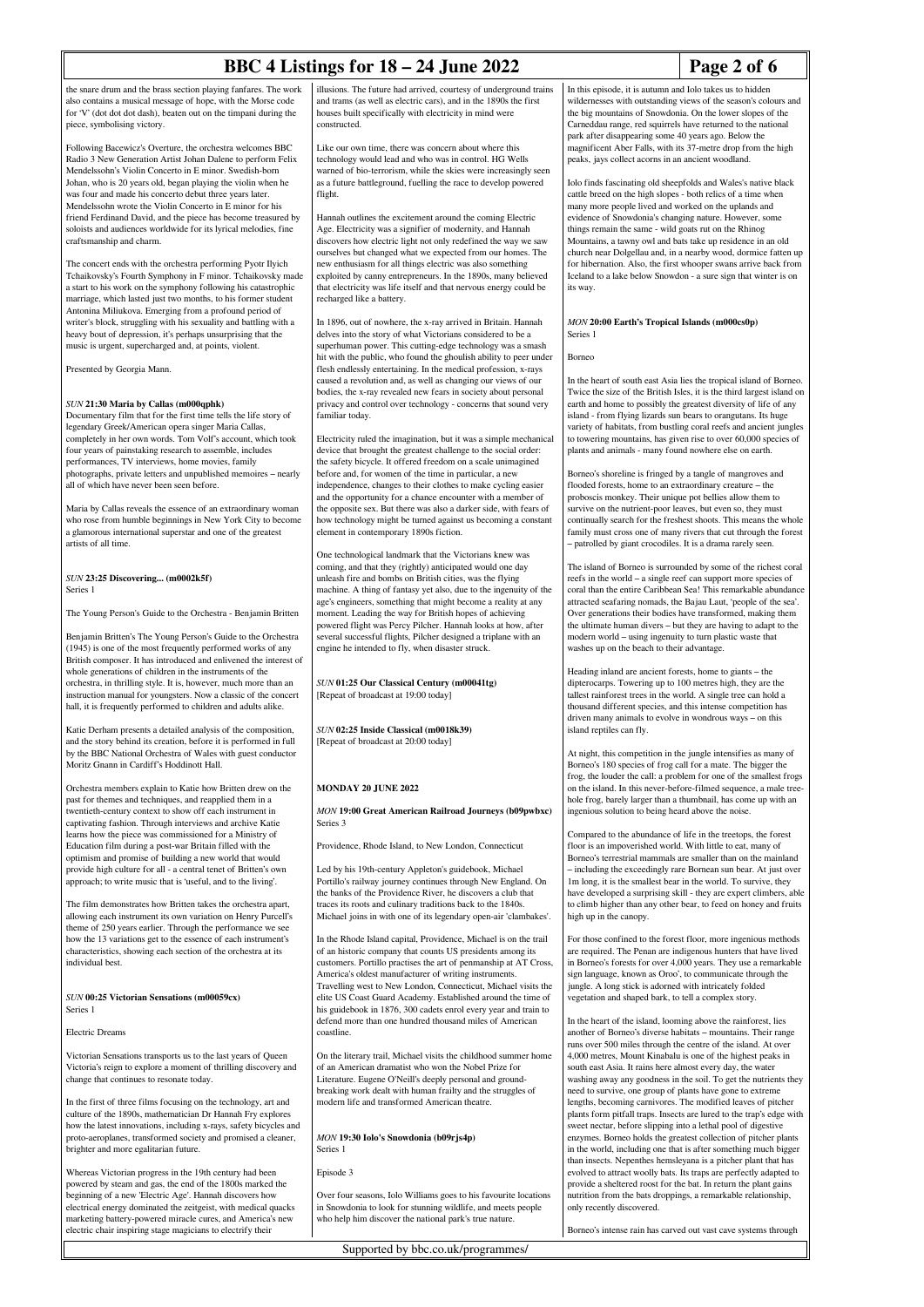**BBC 4 Listings for 18 – 24 June 2022 Page 3 of 6** the island. Deer cave is so large you could fly a jumbo jet through it. They are home to millions of bats whose guano forms the basis of an entire ecosystem – sustaining some of the largest concentrations of cockroaches in the world, as well a wealth of other cave critters. Thanks to the bats, even in this most extreme habitat, Borne harbours an extraordinary array of life. For 10,000 years, Borneo's staggering diversity has been protected by its isolation, but with the arrival of industrial logging, all that has changed. Only half of its ancient forests are left, and much of its unique wildlife is under threat, including the iconic orangutan. Scientists are only just discovering the true scale of their intelligence – recently capturing footage of a mother orangutan using forest leaves to create an antiinflammatory treatment for her aching joints. But with their forest home being destroyed, how much longer can these remarkable animals survive? *MON* **21:00 Queen Victoria's Letters: A Monarch Unveiled (b04p1vx1)** Episode 1 Examining the first half of Queen Victoria's life, biographer AN Wilson goes in search of a monarch too often misunderstood as the solid black-clad matron and reveals a woman who was passionately romantic and who spent her years as a child and young queen fighting the control of domineering men. Queen Victoria was one of the 19th century's most prolific diarists, sometimes writing up to 2,500 words a day. From state affairs to family gossip, she poured out her emotions onto paper. Those close to her were afraid her more alarming opinions might escape in written form, causing havoc. In fact much of her writing was destroyed after her death and her personal journals edited by her daughter. But what survives frequently reveals a woman quite different to the one we think we know. AN Wilson reads her personal journals and unpublished letters and discovers the factors that shaped the queen's personality. From the tortured relationship with her mother, to the dominant men she clung to in search of a father figure and the powerful struggle that made her marriage to Prince Albert a battleground, Queen Victoria was always a woman in search of intimate relationships. As a daughter, a wife, a mother and the queen of a growing empire, as friends and family came and went, her pen remained her constant companion and friend. Queen Victoria's journals and letters are read by Anna Chancellor throughout. *MON* **22:00 Queen Victoria's Letters: A Monarch Unveiled (b04pl2mn)** Episode 2 AN Wilson discovers the real story behind the woman who supposedly spent the last half of her life in hiding, mourning the loss of her beloved Prince Albert. Alongside this well-known image of Victoria as the weeping widow, Wilson reveals that the years after Albert's death were actually a process of liberation and her most productive and exciting. art of photography was a vital tool in Victoria's battle to safeguard the British throne. It was a means to quell the forces of republicanism, a way to win the affection and sympathy of her people and an opportunity to establish her as the defining symbol of British imperial power. By the time Queen Victoria died in 1901, photography had transformed the relationship between the monarchy and the people. The private life of the monarch was more visible to more people than ever before. But Victoria still managed to take one photographic secret to the grave. *MON* **23:30 Victorian Sensations (m0005hhg)** Series 1 Decadence and Degeneration The 1890s was the decade when science, entertainment, art and morality collided - and the Victorians had to make sense of it all. Actor Paul McGann discovers how the works of HG Wells, Aubrey Beardsley and Oscar Wilde were shaped by fears of moral, social and racial degeneration. Paul, seated in Wells's time machine, sees how the author's prophecies of a future in which humanity has decayed and degenerated highlighted the fears of the British Empire. Paul finds out how these anxieties were informed by new scientific theories based on Charles Darwin's theory of evolution. Paul learns how Darwin's cousin Francis Galton sought to improve the genetic stock of the nation, through a project he coined as 'eugenics'. Another of the decade's prominent scientific thinkers – Austrian physician Max Nordau – declared that it was art and culture, and their practitioners – the aesthetes and decadents – that were causing Britain's moral degeneration, singling out Oscar Wilde as the chief corrupting influence. Paul explains how Wilde sought to subvert traditional Victorian values. Tucked away in one of Wilde's haunts - the famous Cheshire Cheese Pub on Fleet Street - Paul hears from Stephen Calloway about how Aubrey Beardsley – the most decadent artist of the period – scandalised society, in much the same way as Wilde, through his erotic drawings. Wilde and Beardsley were not alone in being parodied by Punch Magazine. Historian Angelique Richardson shows Paul caricatures of a new figure who had begun to worry the sensibilities of Victorian Britain. Known collectively as The New Woman, this was a group of female writers, who in more than 100 novels, portrayed a radical new idea of femininity that challenged the convention of marriage and motherhood. However, as Paul discovers through reading a short story called Eugenia by novelist Sarah Grand, some advocated the idea of eugenics through their writing. For eugenicists, if one means of keeping a 'degenerate' working class in check was incarceration, then that either meant prison or, increasingly by the 1890s, the asylum. Some lost their freedom due to 'hereditary influence', others to so-called sexual transgression. Paul explains how the 'vice' of masturbation was seen as sapping the vitality of the nation. The idea of sexual transgression was to intrude into the Victorian consciousness as never before when, in 1895, Oscar Wilde was found guilty of *MON* **01:30 Earth's Tropical Islands (m000cs0p)** [Repeat of broadcast at 20:00 today] *MON* **02:35 Queen Victoria's Letters: A Monarch Unveiled (b04p1vx1)** [Repeat of broadcast at 21:00 today] **TUESDAY 21 JUNE 2022** *TUE* **19:00 Great American Railroad Journeys (b09pwc6p)** Series 3 New Haven, Connecticut, to Mount Washington, New Hampshire Armed with his Appleton's guide, Michael Portillo's rail voyage Harvard have battled for victory since 1852. Making tracks north to Vermont, Michael experiences 19thimported dairy herds from the Isle of Jersey and made it the aboard the world's first mountain climbing cog railway, at whose summit an extraordinary weather station has been *TUE* **19:30 Iolo's Snowdonia (b09sbs00)** Series 1 Episode 4 Over four seasons, Iolo Williams goes to his favourite locations in Snowdonia to look for stunning wildlife and meets people who help him discover the national park's true nature. In this takes him to one of his old roaming grounds on the Berwyn forest near Betws-y-Coed. Iolo also heads to Ceunant had names for every piece of land *TUE* **20:00 Keeping Up Appearances (b007b7cy)** Series 4 Country Retreat Sitcom. Hyacinth's plans to buy a small weekend retreat in the country take an unexpected turn, and Richard has an

By examining her closest relationships in the four decades after Albert's death, Wilson tells the story of the Queen's gradual freedom from a life spent under the shadow of domineering men. Victoria's marriage had been a source of constraint as well as love, as Albert had used her pregnancies as a way to gain power and punished her for resenting it. But in her widowhood Queen Victoria, although bereft and deranged, was free to move in the world of politics and make deep friendships without concern.

From the controversial friendship with her highland servant John Brown to her most unconventional behaviour with her young Indian servant Abdul Karim, Wilson uncovers Victoria as a woman who was anything but 'Victorian'. Far from being prim and proper, she loved life in all its richness - she was blind to class and colour and, contrary to what we think, had a great sense of humour.

Queen Victoria's journals and letters are read by Anna Chancellor throughout.

*MON* **23:00 The World's Most Photographed (b0078y3p)** Queen Victoria

Queen Victoria's accession to the throne in 1837 coincided almost exactly with the invention of photography. She would be the first woman in the world to live both her private and public lives in front of the camera.

At first, photography was a private pleasure, a way of capturing images of herself and her family for their own personal sement. But during the course of her 64-year reign, Queen Victoria began to use the camera as a political weapon. The new gross indecency and sentenced to two years in jail.

While Oscar Wilde had made a very public show of defiance. Paul uncovers another leading – and gay - writer of the period, John Addington Symonds, who together with the prominent physician Havelock Ellis, sought to produce a scientific survey of homosexuality. At the London Library, Symonds expert Amber Regis shows Symonds's rare handwritten memoirs to Paul, which served as a source for the groundbreaking 1897 work, Sexual Inversion. Paul explains how questions of sex and gender also lie at the heart of a very different book, published in the same year - Bram Stoker's Dracula. Paul explains how Stoker had his finger – or teeth – on the pulse of the  $1890s$ , infusing his novel with many of the decade's chief preoccupations and growing fears of racial prejudice and immigration.

Paul also meets Natty Mark Samuels (founder of the Oxford African School) reciting a speech by a young West Indian called Celestine Edwards, who took a brave stand against imperial rule and its racist underpinnings. Edwards became the first black editor in Britain, and his pioneering work would be continued by a fellow West Indian, Henry Sylvester Williams, who in 1897 formed the African Association. Outside the former Westminster Town Hall, Paul describes how, in 1900, Williams set up the first Pan-African Conference to promote and protect the interests of all subjects claiming African descent.

*MON* **00:30 Great American Railroad Journeys (b09pwbxc)** [Repeat of broadcast at 19:00 today]

*MON* **01:00 Iolo's Snowdonia (b09rjs4p)** [Repeat of broadcast at 19:30 today]

Supported by bbc.co.uk/programmes/

goes river deep and mountain high as he continues his journey through Connecticut and heads north through the scenic New England states. In New Haven, a crash course in rowing takes place on a stretch of water where college teams from Yale and

century rural farm life, when its green pastures were grazed by butter capital of the world. Journey's end is in New Hampshire, where Michael ascends the steep slopes of Mount Washington recording the mountain's famously extreme weather since 1870.

final episode, it's winter and Iolo endures life-threatening wind chill, ice and snow on the Carneddau high peaks. A cold snap moors, where he finds a solitary robin surviving in thick snow. Opposite Portmeirion, the stunning Dwyryd estuary is teeming with winter birds feeding. Crossbills busily eat cone seeds in a Llennyrch, a wonderful gorge hidden by an ancient woodland that's existed since trees first colonised Snowdonia after the last ice age. On the foothills of Cadair Idris, he learns that old folk

unexpected fall.

*TUE* **20:30 Ever Decreasing Circles (b036d6db)** Series 1

# A Strange Woman

Martin and certain others in the Close are nearly scandalised by Paul's outlandish behaviour, burning perfectly good house signs and entertaining scantily clad women in his back garden.

## *TUE* **21:00 Gateways Grind: London's Secret Lesbian Club (m0018k3h)**

Sandi Toksvig goes behind the iconic green door of one of the most famous lesbian venues in the world, The Gateways Club in London. Starting off as a meeting place for bohemians, it became lesbian-only under the watchful management of the enigmatic Gina Ware and her sidekick Smithy until its closure in 1985.

The Gates' former clientele recount the many stories of love, heartbreak, friendship, scandal and sanctuary that played out in the club, including the venue's appearance in a Hollywood film. They open up the secret history of this haven for women, who could lose homes, jobs and children if their truth became known.

*TUE* **22:00 Storyville (m0018k3k)** Into My Name

A compelling coming-of-age story of four friends, sharing important turning points in their lives as they transition to a new gender.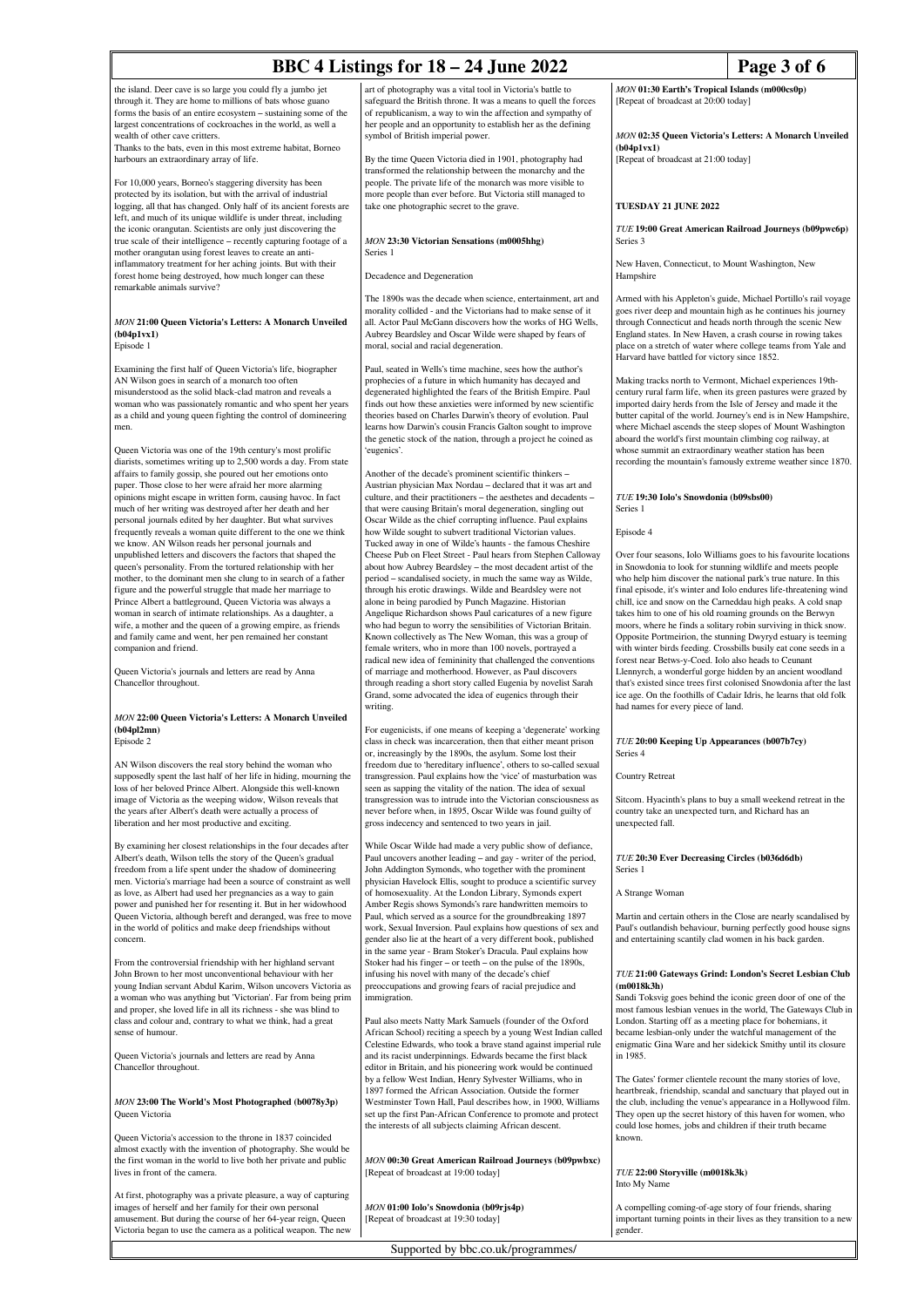| BBC 4 Listings for 18 - 24 June 2022                                                                                                                                                                                                                                                                                                                                                                                                                                                                                                                                                                                                  | Page 4 of 6                                                                                                                                                                                                                                                                                                                                                                                                                                                                                                     |                                                                                                                                                                                                                                                                                                                                                                                                                                                                                                                                                                                                                 |  |
|---------------------------------------------------------------------------------------------------------------------------------------------------------------------------------------------------------------------------------------------------------------------------------------------------------------------------------------------------------------------------------------------------------------------------------------------------------------------------------------------------------------------------------------------------------------------------------------------------------------------------------------|-----------------------------------------------------------------------------------------------------------------------------------------------------------------------------------------------------------------------------------------------------------------------------------------------------------------------------------------------------------------------------------------------------------------------------------------------------------------------------------------------------------------|-----------------------------------------------------------------------------------------------------------------------------------------------------------------------------------------------------------------------------------------------------------------------------------------------------------------------------------------------------------------------------------------------------------------------------------------------------------------------------------------------------------------------------------------------------------------------------------------------------------------|--|
| Nic, Leo, Raff and Andrea meet in Bologna, where each of<br>them is going through their gender transition. Their discussions<br>gently revolve around their personal experiences, providing a<br>unique insider's look at hormones, surgery, the longing for<br>facial hair and the legal hurdles faced by transgender people.                                                                                                                                                                                                                                                                                                        | mates, show status and as displays of aggression. But, as Ben<br>discovers, long before birds evolved their unrivalled use of<br>colour, it is now believed that their ancestors, the dinosaurs,<br>could well have been using colour to communicate. Ben also<br>uncovers how one species of fish communicates using<br>electricity, and a common British bird has been secretly                                                                                                                               | lives in the rainforest. Now, one project aims to tackle these<br>blazes by teaching indigenous peoples how to effectively fight<br>the fires. It's a daunting and dangerous task, but the continuance<br>of their traditional way of life depends upon it.<br>In the blistering Australian Outback, cattle ranching requires a                                                                                                                                                                                                                                                                                 |  |
| TUE 23:30 Victorian Sensations (m0005pr9)<br>Series 1                                                                                                                                                                                                                                                                                                                                                                                                                                                                                                                                                                                 | communicating for years, without us ever knowing.                                                                                                                                                                                                                                                                                                                                                                                                                                                               | lot of space. The only way to efficiently round up the herds on<br>these vast farms is through the use of helicopter cowboys like<br>Chris Weyand. It's a dangerous job - he must fly low and slowly                                                                                                                                                                                                                                                                                                                                                                                                            |  |
| Seeing and Believing                                                                                                                                                                                                                                                                                                                                                                                                                                                                                                                                                                                                                  | TUE 01:00 Secrets of Skin (m000cf0t)<br>Series 1                                                                                                                                                                                                                                                                                                                                                                                                                                                                | over difficult terrain, and every year some pilots are killed. But<br>thanks to the efforts of people like Chris, farming on this scale<br>in the Outback is now possible.                                                                                                                                                                                                                                                                                                                                                                                                                                      |  |
| In the final episode of this series, psychotherapist Philippa<br>Perry time-travels back to the 1890s to explore how the late<br>Victorian passion for science co-existed with a deeply held<br>belief in the paranormal. Using a collection of rare and restored<br>Victorian films from the BFI National Archive, she shows how<br>the latest media innovations made use of contemporary ideas of<br>ghosts and the afterlife – and how this 'new media' anticipated<br>today's networked world.<br>The final years of Queen Victoria's reign were a moment when<br>the old Victorian order rubbed shoulders with the beginnings of | Defence<br>What is the most toxic animal on earth? How are porcupine<br>quills helping us in medicine? Why is a rhino armour plated,<br>and it is not to protect them from lions?<br>Professor Ben Garrod discovers the complex ways, from<br>camouflage to deadly toxins, in which the skin helps defend<br>animals against threats of all kinds. From the barbed quills of<br>the North American porcupine to the battering ram of a rhino's<br>horn, the skin has developed an impressive armoury of weapons | Deep in the Siberian interior, survival is tough. But climate<br>change is opening up a new niche for the human inhabitants of<br>this region - mammoth tusk collection. The tusks have been<br>locked in the Siberian Permafrost for thousands of years, but as<br>the climate changes and the permafrost starts to melt more each<br>summer, it is giving up this unexpected bounty. These tusks are<br>made of ivory, and can sell for thousands of dollars. It is a<br>controversial activity - conservationists argue that it encourages<br>the ivory trade. But for now at least this is a legal pursuit. |  |
| our modern world. It was a chaotic, febrile time of discovery<br>and innovation in science and technology, entertainment and<br>art, and the Victorians had to make sense of it all.<br>Philippa finds out how Marconi's early experiments with                                                                                                                                                                                                                                                                                                                                                                                       | and warnings to keep predators at bay.<br>With experiments and specialist factual insight, Professor Ben<br>Garrod reveals the toughest and most resilient of animals<br>defend themselves through their skin. One of the most iconic                                                                                                                                                                                                                                                                           | WED 20:00 Age of the Image (m000fzm9)<br>Series 1<br>A New Reality                                                                                                                                                                                                                                                                                                                                                                                                                                                                                                                                              |  |
| wireless telegraphy encouraged speculation amongst the public<br>and scientists that telepathy – communication between minds –<br>would be the next scientific breakthrough. She also replicates<br>eminent physicist Oliver Lodge's pioneering experiment with<br>radio waves and discovers his fascination for exploring the<br>paranormal with the Society for Psychical Research (SPR). This<br>Victorian group of ghost hunters included William James, a                                                                                                                                                                        | warnings in nature is that of the rattlesnake. Ben takes a<br>teaching sample of a rattlesnake's tail to the University of<br>Bristol to test just how fast it can vibrate. He uncovers how<br>poison-dart frogs produce their toxins, and how cuttlefish are<br>the masters of disguise when it comes to hiding in plain sight.                                                                                                                                                                                | Documentary series in which art historian James Fox explores<br>how the power of images has transformed the modern world.<br>James starts at the beginning of the 20th century, when an<br>explosion of scientific and technological advances created<br>radical new ways of looking at the world.                                                                                                                                                                                                                                                                                                              |  |
| pioneer of psychology, biologist Alfred Russel Wallace and<br>even Prime Minister William Gladstone. Buried in the archives<br>of the SPR in Cambridge University Library, Philippa finds an<br>incredible Census of Hallucinations that contains 17,000 ghostly<br>encounters sourced from the Victorian public.                                                                                                                                                                                                                                                                                                                     | TUE 01:30 Great American Railroad Journeys (b09pwc6p)<br>[Repeat of broadcast at 19:00 today]<br>TUE 02:00 Iolo's Snowdonia (b09sbs00)                                                                                                                                                                                                                                                                                                                                                                          | From the impact of aerial photography on modern art to our<br>ability to peer inside the body and freeze time itself, the first<br>episode is a dizzying journey of visual invention, which makes<br>fascinating connections between the work of artists, film-<br>makers, photographers and scientists.                                                                                                                                                                                                                                                                                                        |  |
| Maybe it's not surprising that people of the age saw so many<br>ghosts because, in a sense, spirits did haunt the Victorian home.<br>Every Victorian innovation - from photography to motion<br>pictures, phonographs to fantasy books - had its own<br>supernatural genre. Arthur Conan Doyle, creator of the hyper-<br>rational Sherlock Holmes, drew on his real-life experience as a                                                                                                                                                                                                                                              | [Repeat of broadcast at 19:30 today]<br>TUE 02:30 Queen Victoria's Letters: A Monarch Unveiled<br>(b04p12mn)<br>[Repeat of broadcast at 22:00 on Monday]                                                                                                                                                                                                                                                                                                                                                        | Revealing Salvador Dali's debt to Einstein, the groundbreaking<br>trickery of Buster Keaton and shockingly modern fakery of<br>WWI photos, James Fox offers an endlessly surprising, eye-<br>opening look at the beginnings of our image-saturated age.                                                                                                                                                                                                                                                                                                                                                         |  |
| ghostbuster to write his ghostly fiction. Philippa learns the art<br>of spirit photography from Almudena Romero and poses for<br>her own ghostly picture as well as exploring a rare private<br>collection of phonographs, the recent craze that allowed<br>Victorians to hear communications from the past and listen to<br>their loved ones after their deaths for the first time.                                                                                                                                                                                                                                                  | <b>WEDNESDAY 22 JUNE 2022</b><br>WED 19:00 Earth's Natural Wonders (b09rbtsb)<br>Series <sub>2</sub>                                                                                                                                                                                                                                                                                                                                                                                                            | WED 21:00 Thatcher: A Very British Revolution<br>(m0005pt1)<br>Series 1<br>Enemies                                                                                                                                                                                                                                                                                                                                                                                                                                                                                                                              |  |
| Philippa also explores the impact of the arrival in 1896 of<br>motion pictures, the decade's greatest and most magical media                                                                                                                                                                                                                                                                                                                                                                                                                                                                                                          | Surviving the Extreme                                                                                                                                                                                                                                                                                                                                                                                                                                                                                           | The third episode sees Mrs Thatcher plunged into dramatic<br>conflicts with determined enemies that will define her<br>premiership and her legacy.                                                                                                                                                                                                                                                                                                                                                                                                                                                              |  |
| innovation. BFI curator Bryony Dixon shows her restored<br>Victorian trick films, from the funny and feminist to a<br>disturbing fake execution. Philippa then creates her own<br>homage to the Big Swallow trick film and eats the cameraman.<br>The boundary between fact and fantasy was often blurred, and<br>sensationalism infused the new tabloid journalism. At                                                                                                                                                                                                                                                               | Earth's Natural Wonders are parts of the natural world that<br>nature has carved on such a scale, that they beggar belief - vast<br>mountain ranges, impenetrable rainforests and dazzling tropical<br>islands. Places where nature is visible at its most primal, most<br>powerful, and most extraordinarily beautiful. Survival for<br>human beings can be an incredible challenge.<br>The Natural Wonders are epic in scale: often rugged, possessing                                                        | Against a backdrop of economic downturn Mrs Thatcher is<br>struggling in the opinion polls and is labelled the "least popular<br>prime minister since polling began" but her public image is<br>transformed by a totally unexpected turn of events in the South<br>Atlantic. When Argentine forces occupy the British Falkland<br>Islands Mrs Thatcher finds herself a war leader. She wins the                                                                                                                                                                                                                 |  |
| Cambridge University's Institute of Astronomy, Philippa learns<br>about other forms of long-distance communication and the<br>flurry of press interest in stories from Mars. Dr Joshua Nall<br>reveals that some of the greatest public figures of the decade,<br>from Nikola Tesla to Sir Francis Galton, were convinced that<br>signalling with Martians was possible. HG Wells's story The<br>Crystal Egg takes up this theme and predicts future media<br>developments and the power of communications. And even                                                                                                                  | an awe-inspiring beauty. But the factors that create these<br>stunning landscapes, can also present enormous challenges for<br>the people who call them home. The extremes of nature<br>encountered in many of Earth's natural wonders, can threaten<br>human survival, or make human lives extraordinarily<br>demanding. Yet human beings have devised remarkable ways to<br>survive and even thrive in many of these places. Now these                                                                        | respect of the public by remaining resolute in her belief that the<br>islands should be recovered. She wins respect in cabinet and the<br>military by remaining calm and clear through the short conflict<br>in the Falklands despite the serious political jeopardy she faces<br>and the emotional toll of sending men into war. The triumph of<br>the British forces transforms Mrs Thatcher's reputation in the<br>country and in the world.                                                                                                                                                                 |  |
| Queen Victoria herself took advantage of the globally<br>networked world that was emerging to allow the film cameras in<br>to capture her triumphant Diamond Jubilee procession for all<br>her imperial subjects. The jubilee was the first global mass<br>media event and the footage captures the essence of the 1890s:<br>the old Victorian order with an empire and an empress, rubbing<br>shoulders with a world we recognise - a modern one of film                                                                                                                                                                             | Natural Wonders are undergo all sorts of changes, and human<br>survival techniques must also evolve<br>In the high Himalaya, yak-herder Thokmay Lowa and his small<br>group steer his herd through one of the region's extreme<br>mountain passes. For several months of the year, these herders<br>live isolated lives away from their families, before returning in                                                                                                                                           | Following her victory in the 1983 general election Mrs Thatcher<br>begins to assert herself in global politics, beginning an<br>engagement with Mikhail Gorbachev, a rising star of the Soviet<br>Communist party. At home she faces another challenge to her<br>leadership from the left-wing leadership of the National Union<br>of Miners.                                                                                                                                                                                                                                                                   |  |
| cameras and global communications. This was the decade the<br>future landed.                                                                                                                                                                                                                                                                                                                                                                                                                                                                                                                                                          | spring to the summer pastures. Their journey is fraught with<br>hazards, as the terrain they must cross is highly treacherous.<br>With baby yaks being born later than usual this year, some are<br>only a day old when they must tackle the pass.                                                                                                                                                                                                                                                              | The controversial decision to call a national strike puts Mrs<br>Thatcher into a conflict she had long anticipated. Having<br>watched the miners destabilise the Conservative government of<br>Edward Heath in the 1970s Mrs Thatcher has prepared for this                                                                                                                                                                                                                                                                                                                                                     |  |
| TUE 00:30 Secrets of Skin (m000cf0y)<br>Series 1                                                                                                                                                                                                                                                                                                                                                                                                                                                                                                                                                                                      | In the Canadian Arctic, traditional Inuit communities still<br>forage for much of their food. 63-year-old Minnie Nappaaluk                                                                                                                                                                                                                                                                                                                                                                                      | dispute. In the background, she plays a role in a strategy that<br>will eventually force the miners into a return to work and allow<br>the government to claim a historic and transformative victory.                                                                                                                                                                                                                                                                                                                                                                                                           |  |
| Communication<br>Why are male mandrill faces (big bold primates from West                                                                                                                                                                                                                                                                                                                                                                                                                                                                                                                                                             | and her granddaughter Eva embark on one of the most<br>hazardous expeditions for food - the mussel harvest. Winters<br>here are so extreme the surface of the sea freezes, and when the                                                                                                                                                                                                                                                                                                                         | The price is a sense of nation divided by class, region and<br>economic fortunes.                                                                                                                                                                                                                                                                                                                                                                                                                                                                                                                               |  |

Why are male mandrill faces (big bold primates from West Africa) red and blue? How are birds' feathers so colourful? What do ringtail lemurs do to talk to one another? Their skin holds the key. As Professor Ben Garrod explores how animals communicate with one another, he uncovers a myriad more wonderful ways.

Skin has evolved in some remarkable ways to enable animals to communicate with each other, from vibrant displays of colour to skin pouches to amplify sound. Ben shows how animals have evolved to use skin to make themselves heard loud and clear. Birds are notable for their use of coloured feathers to attract

spring tides go out, the sea ice is suspended above the seabed. Just as Inuit women have done for centuries, Minnie and Eva cut a hole through the sea ice and venture below this shifting,

The jeopardy of the Falklands and miners is surpassed by the threat of another enemy. At the 1984 Conservative Party conference the IRA bomb her hotel in an attempt to kill her and her most senior colleagues. She has a narrow escape as close friends die or suffer terrible injuries. This episode includes interviews with defence secretary John Nott, press secretary Bernard Ingham and cabinet members Norman Tebbit, Michael Heseltine and Malcolm Rifkind, senior civil servants Robin Butler, John Coles and Andrew Turnbull, personal assistant Cynthia Crawford, Downing Street

Some Natural Wonders are threatened as never before nowhere more so than the Brazilian Amazon. In the Mato Grosso, as a result of deforestation, the region's microclimate has changed. Now fires rage out of control in the dry season.

dangerous ice-layer to collect their bounty.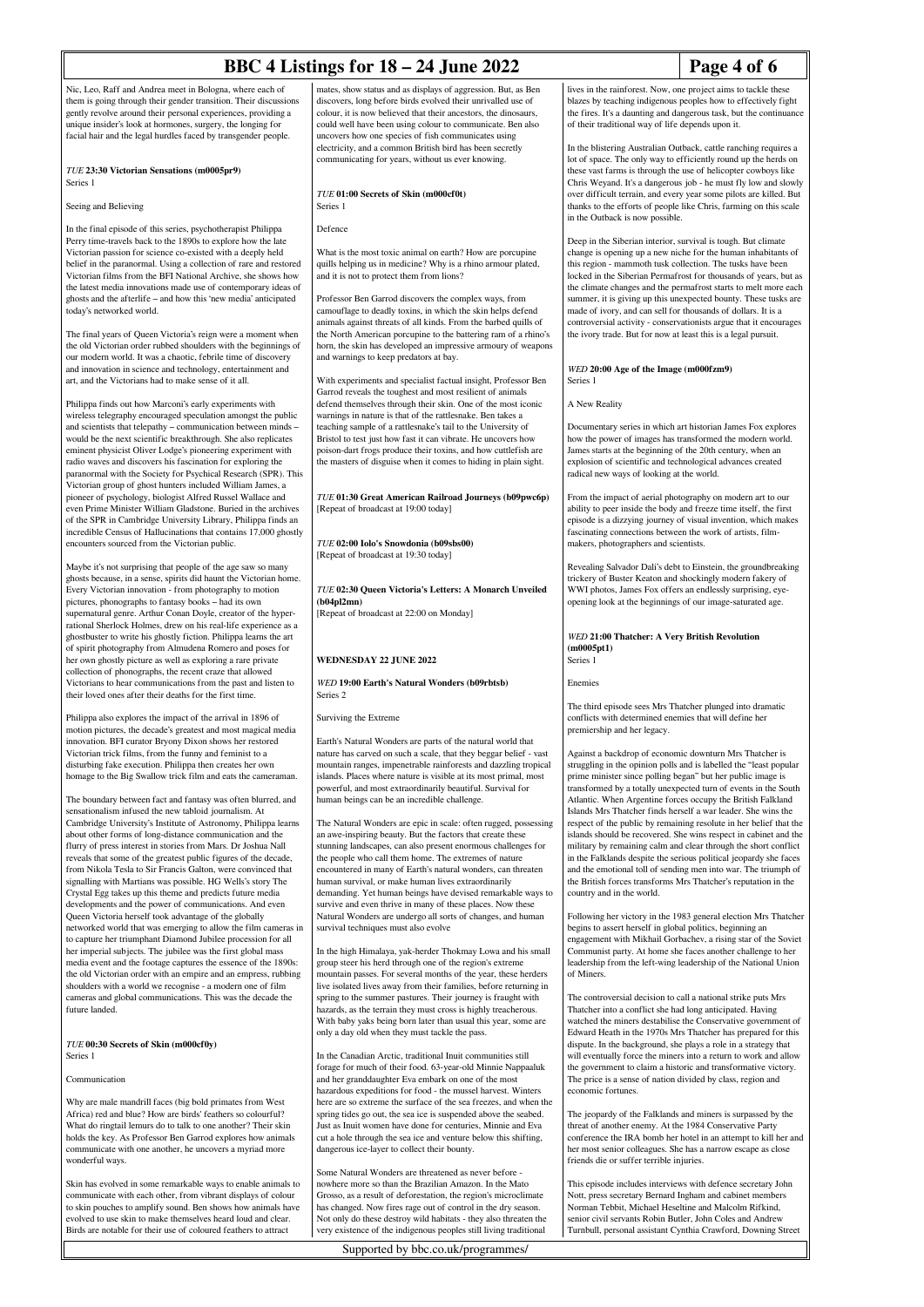# **BBC 4 Listings for 18 – 24 June 2022** Page 5 of 6

administrator Janice Richards, Falklands commander Sir Julian Thompson, opposition leader Neil Kinnock and striking miner Chris Kitchen.

### *WED* **22:00 Rainbow City (m0018k3z)** Series 1

What Sort of a Boy?

The first episode of a groundbreaking BBC series from 1967 about the experience of the West Indian community living in and around Birmingham.

Never before had a black actor taken the lead role in a British television drama. Errol John plays John Steele, a lawyer dealing with the personal and professional difficulties faced when representing people of colour in the 1960s.

### *WED* **22:30 Fighting for King and Empire: Britain's Caribbean Heroes (b05v08b7)**

This programme is based on a film entitled Divided By Race - United in War and Peace, produced by The-Latest.com.

During the Second World War, thousands of men and women from the Caribbean colonies volunteered to come to Britain to join the fight against Hitler. They risked their lives for king and empire, but their contribution has largely been forgotten.

Some of the last surviving Caribbean veterans tell their extraordinary wartime stories - from torpedo attacks by German U-boats and the RAF's blanket-bombing of Germany to the culture shock of Britain's freezing winters and war-torn landscapes. This brave sacrifice confronted the pioneers from the Caribbean with a lifelong challenge - to be treated as equals by the British government and the British people.

In testimony full of wit and charm, the veterans candidly reveal their experiences as some of the only black people in wartime Britain. They remember encounters with a curious British public and confrontation with the prejudices of white American GIs stationed in Britain.

After the war, many veterans returned to the Caribbean where they discovered jobs were scarce. Some came back to Britain to help rebuild its cities. They settled down with jobs and homes got married and began to integrate their rich heritage into British culture. Now mostly in their 80s and 90s - the oldest is 104 - these pioneers from the Caribbean have helped transform Britain and created an enduring multicultural legacy.

With vivid first-hand testimony, observational documentary and rare archive footage, the programme gives a unique perspective on the Second World War and the history of 20th-century Britain.

*WED* **23:30 Secret Agent Selection: WW2 (b0b110v4)** Series 1

Episode 3

The students are dropped in the middle of the remote Scottish Highlands, where they learn survival skills required for life in the field. Training in the same mountains as 1940s agents, they are schooled in the same techniques which prepared a group of agents tasked with putting a stop to Hitler's atomic ambitions in Norway. In a freezing Scottish lake and on a sheer rock face, some of the students are forced to find previously-untapped reserves of mental and physical strength, but not everyone makes it to the Special Operation Executive's famous 'finishing school'.

*WED* **00:30 Secret Agent Selection: WW2 (b0b1z88n)** Series 1

Episode 4

In episode four, the students are transported to a British Stately home - this is SOE Finishing School - a 1940s spy school which prepared agents for a life living undercover in enemy territory. They learn to pick locks, send coded messages and see some real SOE gadgets, before facing an intense mock interrogation designed to prepare agents for the eventuality of capture, torture and possible execution.

*WED* **01:30 Earth's Natural Wonders (b09rbtsb)** [Repeat of broadcast at 19:00 today]

*WED* **02:30 Thatcher: A Very British Revolution (m0005pt1)** [Repeat of broadcast at 21:00 today]

**THURSDAY 23 JUNE 2022**

*THU* **19:00 Earth's Natural Wonders (b09s8dkg)** Series 2

arviving with Animals

In many of the earth's natural wonders there is an abundance of animals. These can be a devastating threat to the people who live there, or they can provide a means of survival, but often at a high price.

In the coastal salt marshes of northern Australia's Arnhem Land, Indigenous Australians still go hunting for the eggs of one of the world's most aggressive predators - the saltwater crocodile. Following a hunting ban their numbers are recovering well, and the local rangers, like Greg Wilson, are licensed to take a quota of eggs to supply the region's commercial crocodile farms. Despite their ancient hunting skills, this remains a dangerous job - a croc could always be lurking nearby, protecting its nest.

The Yamal Peninsula in northern Siberia is a frozen environment stretching deep into the Arctic Circle. Known to local nomadic peoples as the edge of the world, temperatures can reach minus 50 degrees Celsius or lower in the depths of winter. Very few animals can live here, but one that can is the reindeer. Adapted to survive on a diet of lichen, the reindeer in turn enable people to survive. For thousands of years the Nenets people have survived by following these herds, in a symbiotic relationship that benefits both people and animals. For 65-yearold reindeer herder Medko Serotetto the journey is becoming harder than ever, as climate change makes weather patterns increasingly unpredictable.

Vanuatu is an island paradise in the south Pacific, but life here isn't perhaps as idyllic as it appears. Overfishing has reduced fish stocks, making food harder to come by for the indigenous islanders like 45-year-old Nigasau. The islanders are dependent on fish for their food, as there is little arable land or wildlife on the islands, but the catch is falling further with every year that goes by. Nigasau's 15-year-old son Misakofi is learning his trade as a fisherman and faces his greatest test - freediving at night to catch highly prized lobster. All around the world, as animal populations decline, life is becoming tougher for the indigenous people who depend on them.

In other parts of the world, it is living space that is in short supply. For countless years, elephants of north east India have migrated around the forests in the Himalayan foothills and lived in the plains of Assam. The growth of Assam's famed tea plantations has led to an influx of workers, some of whom have made their homes on the ancient elephant migration routes. Conflict is hard to avoid, especially when the elephants are drawn to the villages by the smells of food and palm toddy. The elephants themselves are a protected species, and it is illegal to harm them, but survival for them too is becoming ever harder.

### *THU* **20:00 Arena (b01pjlhv)** Screen Goddesses

Documentary about the early female movie stars: Greta Garbo, Marlene Dietrich, Rita Hayworth, Marilyn Monroe - immortal goddesses made by Hollywood to reign over the silver screen.

With the beginnings of Hollywood, the star system was born with an archetypal bad girl - the vampish Theda Bara - and the good girl - the blazingly sincere Lillian Gish. From the 1920s, vivacious Clara Bow and seductive siren Louise Brooks are most remembered, but none made the impact of Marlene Dietrich, an icon of mystery, or Greta Garbo, with her perfect features and gloomy introspection.

From the power of Joan Crawford and Bette Davis to the seductiveness of Rita Hayworth and Ava Gardner, Hollywood studios produced their own brand of beautiful, sassy and confident women. But it wasn't to last. The era drew to a close with the supreme fame of Elizabeth Taylor and the tragic death of Marilyn Monroe.

Narrated by Elizabeth McGovern.

# *THU* **21:00 The African Queen (m0018k6p)**

At the outbreak of the First World War, with the death of her brother and the destruction of their Methodist mission, spinster Rose Sayer is persuaded to escape a burnt-out village by Canadian mechanic Charlie Allnut, proud owner of small steam launch the African Queen.

Together, they navigate their way down the Ulanga River, but while Charlie is content to sit the war out, Rosie is set on revenge and comes up with an unlikely plan.

*THU* **22:45 The Nun's Story (m000rgxz)** Audrey Hepburn starts as a nun who wants to be perfect, but is inhibited by her pride. Gabrielle van der Malenters enters a

Supported by bbc.co.uk/programmes/

nunnery as a nursing postulant, but is frequently at odds with her superiors as she can't help putting care for the patients above her obedience to the order. Her greatest wish is to work in a hospital in the Congo.

*THU* **01:10 Earth's Natural Wonders (b09s8dkg)** [Repeat of broadcast at 19:00 today]

*THU* **02:10 Arena (b01pjlhv)** [Repeat of broadcast at 20:00 today]

# **FRIDAY 24 JUNE 2022**

*FRI* **19:00 Cricket: Today at the Test (m0018kbm)** England v New Zealand 2022

rd Test: Day Two Highlights

Highlights of the second day of the third Test match between England and New Zealand.

### *FRI* **20:00 Glastonbury (m0018kbp)** 2022

## Crowded House

Highlights of the performance by Antipodean band Crowded House, led by Neil Finn and featuring two of his sons, from the Pyramid Stage on the first full day of the Glastonbury Festival.

Expect songs from the group's classic back catalogue and their long-awaited seventh studio album, dropped in 2021, Dreamers Are Waiting.

### *FRI* **20:30 Glastonbury (m0018kbr)** 2022

Robert Plant & Alison Krauss

The award-winning and best-selling collaboration of rock legend Robert Plant and bluegrass singer Alison Krauss is likely to draw a huge crowd to the Pyramid Stage on the first full day of the Glastonbury Festival.

Expect songs from their two hugely successful albums as a duo, featuring a whole range of covers, 2007's Raising Sand, and Raise the Roof, which was released in November 2021.

### *FRI* **21:30 Glastonbury (m0018kbt)** 2022

Arlo Parks & Idles

Highlights of two shows from artists who have come to the fore in recent years. Mercury Prize winner, poet and soulful singer-songwriter Arlo Parks performs on the Park Stage, and Bristol post-punk outfit Idles take to the Other Stage.

## *FRI* **22:30 Robert Plant: By Myself (b00vy78w)**

Documentary in which Robert Plant discusses his musical journey from Stourbridge, the British blues boom, summy from aroundingly, and arrival of the *storm*, Joy album. He also looks at his work with the Honeydrippers and North African musicians, his reunion with Jimmy Page and his pairing with Alison Krauss.

### *FRI* **23:30 Rock Island Line: The Song That Made Britain Rock (m000433l)**

In January 1956, a new pop phenomenon appeared in the UK charts: a British artist playing a guitar. His name was Lonnie Donegan and the song he sang was Rock Island Line.

Donegan's rough-and-ready style was at odds with the polished crooners who dominated the charts. He played the guitar in a way that sounded like anyone could do it. Rock Island Line ounded like nothing else on the radio and it inspired a generation of British youths to pick up guitars and begin a journey that would take them to the top of the American charts.

Rock Island Line, the biggest hit of the skiffle craze, spoke directly to a generation of British teenagers who had grown up during post-war rationing. Within 18 months of its release, sales of acoustic guitars in the UK had rocketed from 5,000 to over 250,000 a year.

The song began its life in the 1920s as a jingle in the workshop of the Rock Island Line railroad in Little Rock, Arkansas. In 1933, John A Lomax visited Cummins Prison Farm, south of Little Rock, collecting work songs for the Library of Congress. On the day of the recording, a group of eight prisoners, led by